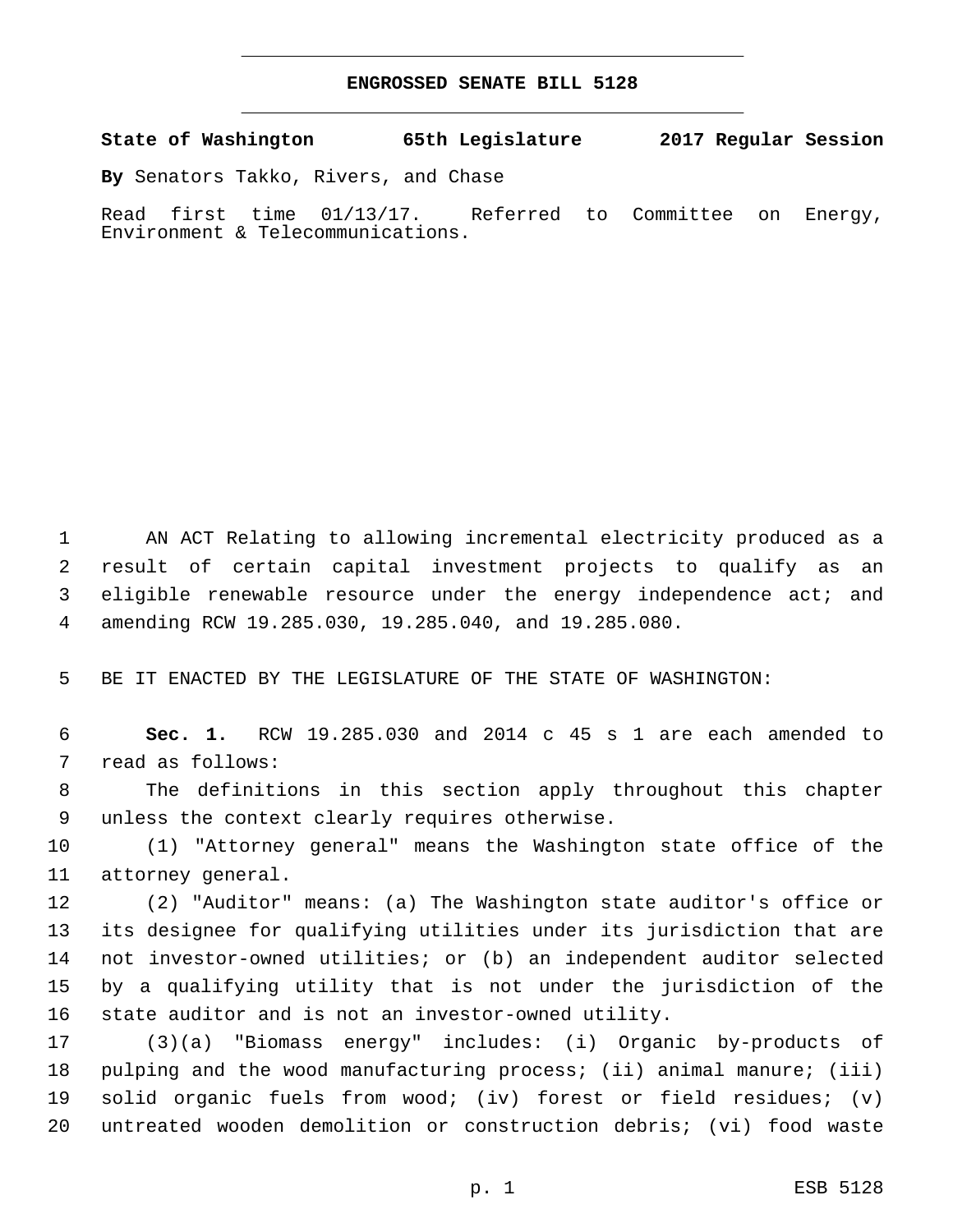and food processing residuals; (vii) liquors derived from algae; (viii) dedicated energy crops; and (ix) yard waste.

 (b) "Biomass energy" does not include: (i) Wood pieces that have been treated with chemical preservatives such as creosote, pentachlorophenol, or copper-chrome-arsenic; (ii) wood from old 6 growth forests; or (iii) municipal solid waste.

 (4) "Coal transition power" has the same meaning as defined in 8 RCW 80.80.010.

 (5) "Commission" means the Washington state utilities and 10 transportation commission.

 (6) "Conservation" means any reduction in electric power consumption resulting from increases in the efficiency of energy use, 13 production, or distribution.

 (7) "Cost-effective" has the same meaning as defined in RCW 15 80.52.030.

 (8) "Council" means the Washington state apprenticeship and training council within the department of labor and industries.

 (9) "Customer" means a person or entity that purchases electricity for ultimate consumption and not for resale.

 (10) "Department" means the department of commerce or its 21 successor.

 (11) "Distributed generation" means an eligible renewable resource where the generation facility or any integrated cluster of such facilities has a generating capacity of not more than five 25 megawatts.

(12) "Eligible renewable resource" means:26

 (a) Electricity from a generation facility powered by a renewable resource other than freshwater that commences operation after March 31, 1999, where: (i) The facility is located in the Pacific Northwest; or (ii) the electricity from the facility is delivered into Washington state on a real-time basis without shaping, storage, 32 or integration services;

 (b) Incremental electricity produced as a result of efficiency improvements completed after March 31, 1999, to hydroelectric generation projects owned by a qualifying utility and located in the Pacific Northwest where the additional generation does not result in 37 new water diversions or impoundments;

 (c) Hydroelectric generation from a project completed after March 31, 1999, where the generation facility is located in irrigation pipes, irrigation canals, water pipes whose primary purpose is for

p. 2 ESB 5128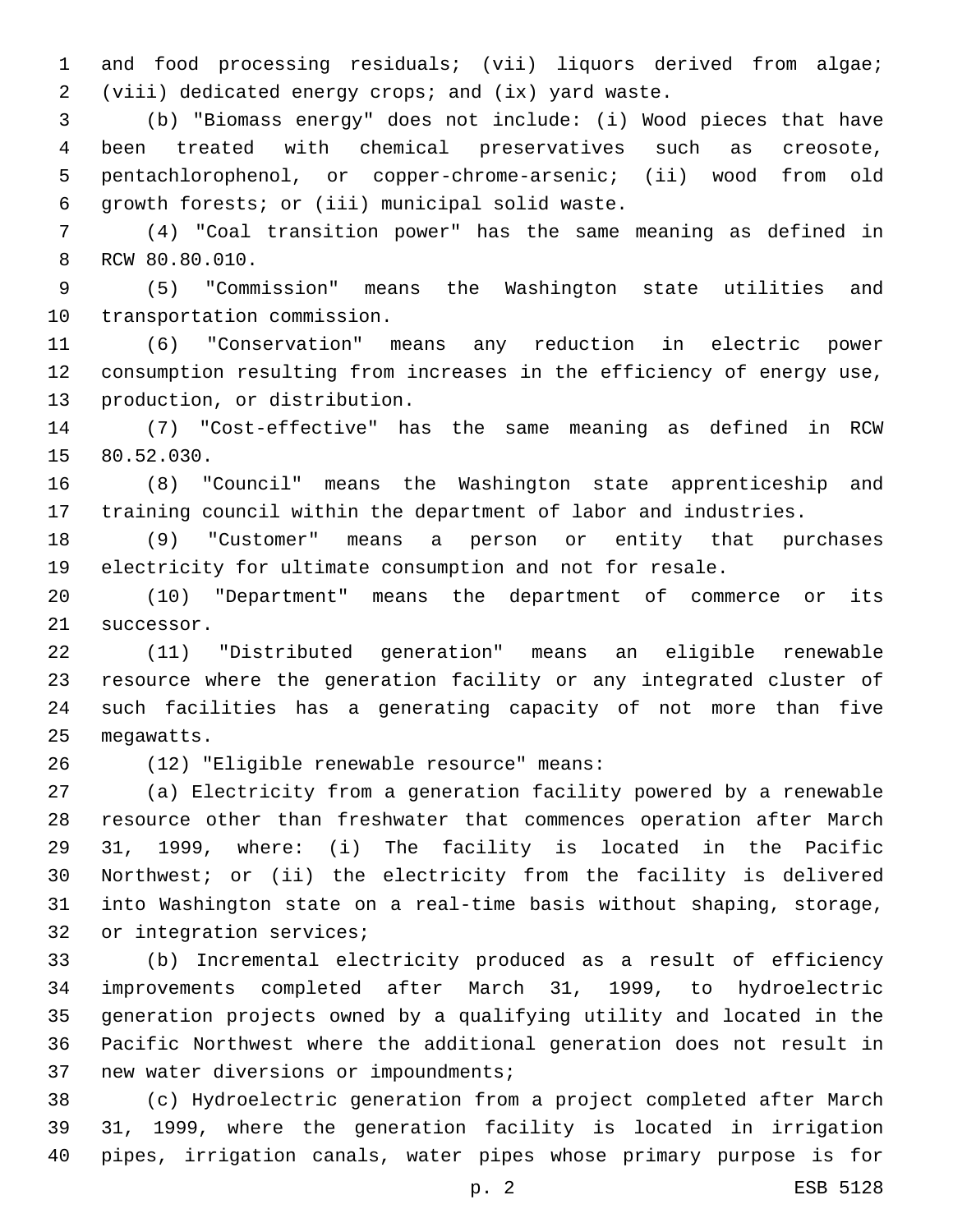conveyance of water for municipal use, and wastewater pipes located in Washington where the generation does not result in new water 3 diversions or impoundments;

(d) Qualified biomass energy; ((or))

 (e) For a qualifying utility that serves customers in other states, electricity from a generation facility powered by a renewable resource other than freshwater that commences operation after March 31, 1999, where: (i) The facility is located within a state in which the qualifying utility serves retail electrical customers; and (ii) the qualifying utility owns the facility in whole or in part or has a long-term contract with the facility of at least twelve months or more; or

 (f)(i) Incremental electricity produced as a result of a capital investment completed after January 1, 2010, that increases, relative 15 to a baseline level of generation prior to the capital investment, 16 the amount of electricity generated in a facility that generates qualified biomass energy as defined under subsection (18)(c)(ii) of this section and that commenced operation before March 31, 1999.

 (ii) Beginning January 1, 2007, the facility must demonstrate its baseline level of generation over a three-year period prior to the capital investment in order to calculate the amount of incremental 22 electricity produced.

 (iii) The facility must demonstrate that the incremental 24 electricity resulted from the capital investment, which does not include expenditures on operation and maintenance in the normal course of business, through direct or calculated measurement.

 (13) "Investor-owned utility" has the same meaning as defined in 28 RCW 19.29A.010.

 (14) "Load" means the amount of kilowatt-hours of electricity delivered in the most recently completed year by a qualifying utility 31 to its Washington retail customers.

 (15)(a) "Nonpower attributes" means all environmentally related characteristics, exclusive of energy, capacity reliability, and other electrical power service attributes, that are associated with the generation of electricity from a renewable resource, including but not limited to the facility's fuel type, geographic location, vintage, qualification as an eligible renewable resource, and avoided emissions of pollutants to the air, soil, or water, and avoided emissions of carbon dioxide and other greenhouse gases.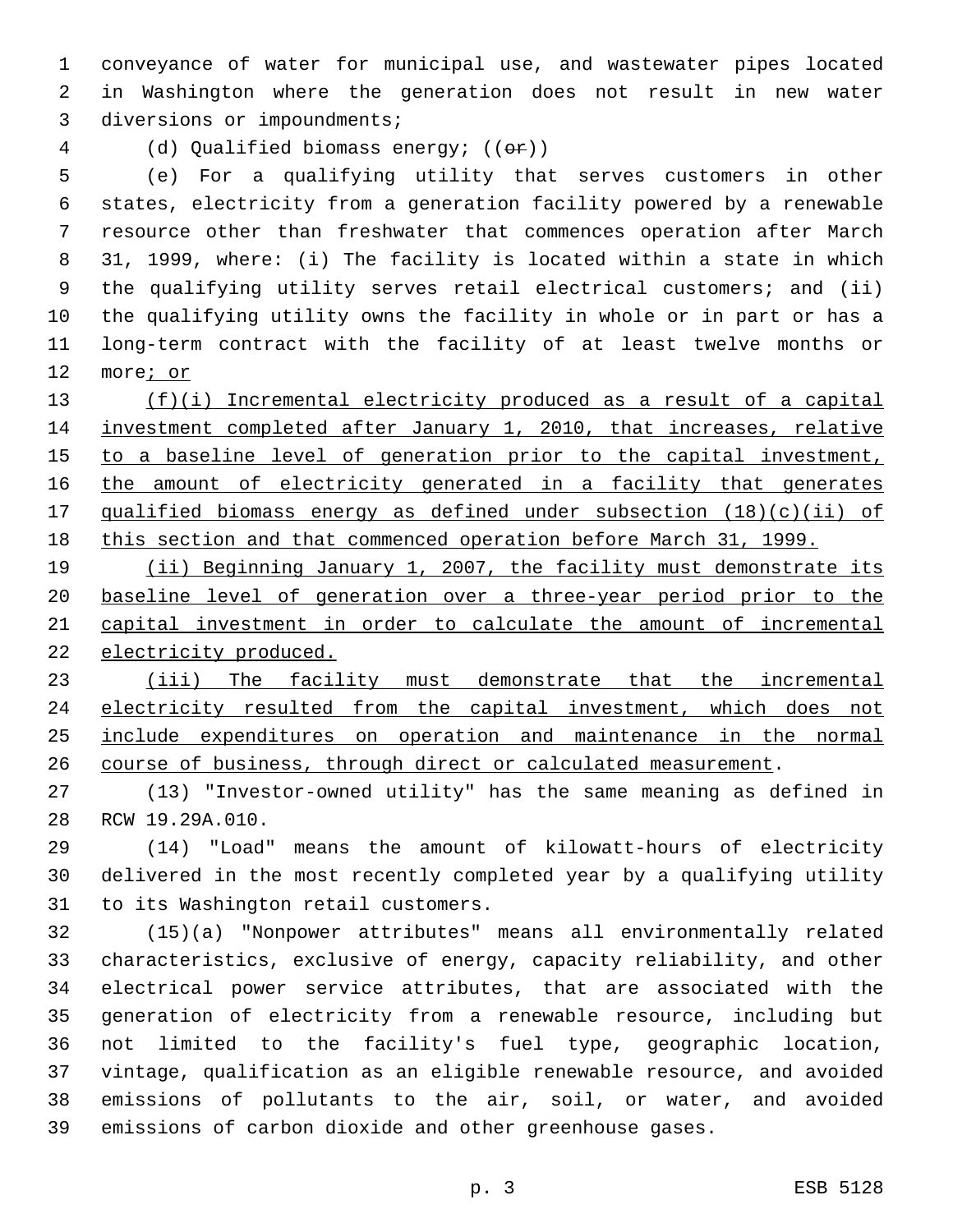(b) "Nonpower attributes" does not include any aspects, claims, characteristics, and benefits associated with the on-site capture and destruction of methane or other greenhouse gases at a facility through a digester system, landfill gas collection system, or other mechanism, which may be separately marketable as greenhouse gas emission reduction credits, offsets, or similar tradable commodities. However, these separate avoided emissions may not result in or otherwise have the effect of attributing greenhouse gas emissions to 9 the electricity.

 (16) "Pacific Northwest" has the same meaning as defined for the Bonneville power administration in section 3 of the Pacific Northwest electric power planning and conservation act (94 Stat. 2698; 16 13 U.S.C. Sec. 839a).

 (17) "Public facility" has the same meaning as defined in RCW 15 39.35C.010.

 (18) "Qualified biomass energy" means electricity produced from a biomass energy facility that: (a) Commenced operation before March 31, 1999; (b) contributes to the qualifying utility's load; and (c) is owned either by: (i) A qualifying utility; or (ii) an industrial facility that is directly interconnected with electricity facilities that are owned by a qualifying utility and capable of carrying 22 electricity at transmission voltage.

 (19) "Qualifying utility" means an electric utility, as the term "electric utility" is defined in RCW 19.29A.010, that serves more than twenty-five thousand customers in the state of Washington. The number of customers served may be based on data reported by a utility in form 861, "annual electric utility report," filed with the energy information administration, United States department of energy.

 (20) "Renewable energy credit" means a tradable certificate of proof of at least one megawatt-hour of an eligible renewable resource where the generation facility is not powered by freshwater. The certificate includes all of the nonpower attributes associated with that one megawatt-hour of electricity, and the certificate is verified by a renewable energy credit tracking system selected by the 35 department.

 (21) "Renewable resource" means: (a) Water; (b) wind; (c) solar energy; (d) geothermal energy; (e) landfill gas; (f) wave, ocean, or tidal power; (g) gas from sewage treatment facilities; (h) biodiesel fuel as defined in RCW 82.29A.135 that is not derived from crops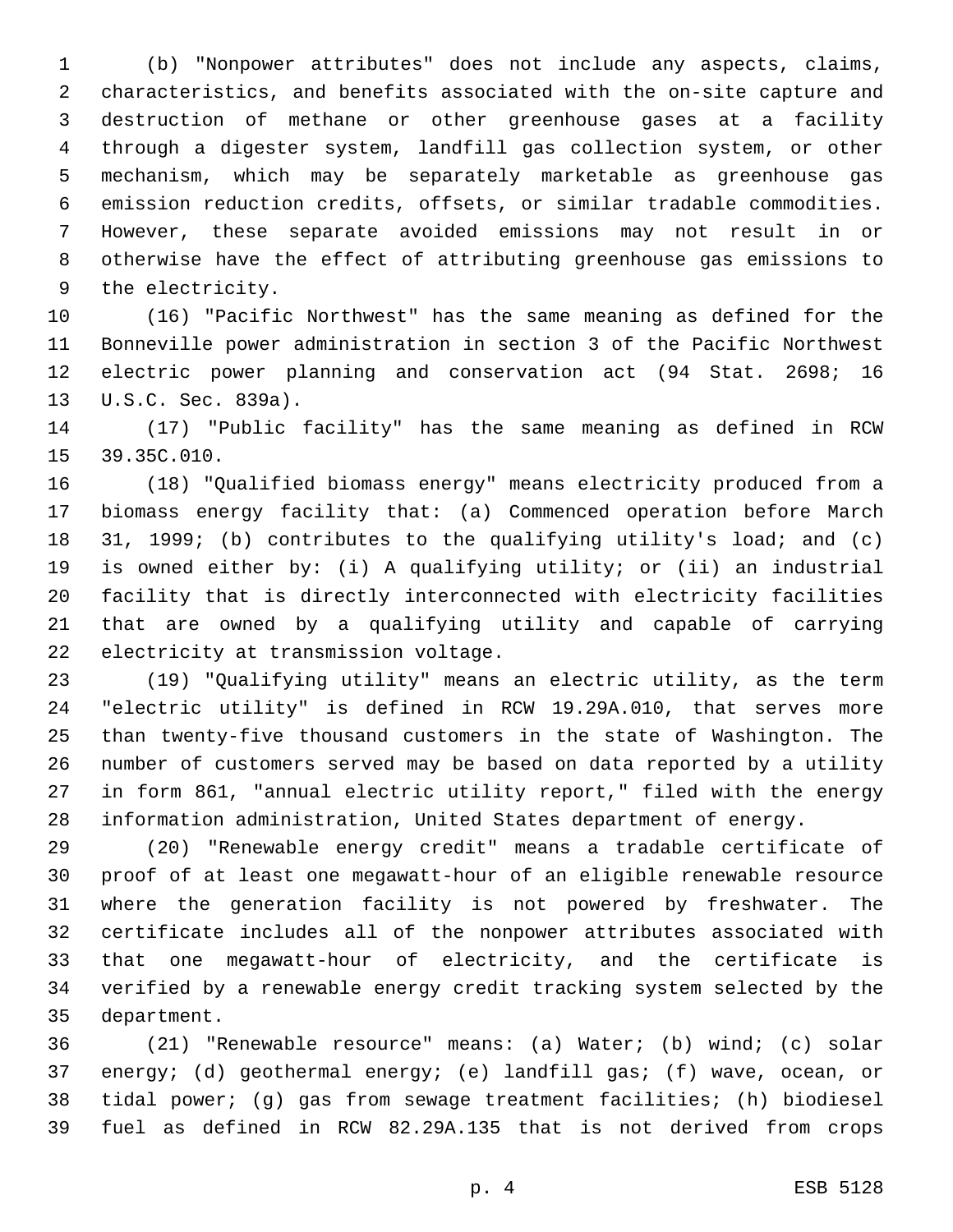raised on land cleared from old growth or first-growth forests where the clearing occurred after December 7, 2006; or (i) biomass energy.

 (22) "Rule" means rules adopted by an agency or other entity of Washington state government to carry out the intent and purposes of 5 this chapter.

 (23) "Year" means the twelve-month period commencing January 1st 7 and ending December 31st.

 **Sec. 2.** RCW 19.285.040 and 2014 c 26 s 1 are each amended to 9 read as follows:

 (1) Each qualifying utility shall pursue all available conservation that is cost-effective, reliable, and feasible.

 (a) By January 1, 2010, using methodologies consistent with those used by the Pacific Northwest electric power and conservation planning council in the most recently published regional power plan as it existed on June 12, 2014, or a subsequent date as may be provided by the department or the commission by rule, each qualifying utility shall identify its achievable cost-effective conservation potential through 2019. Nothing in the rule adopted under this subsection precludes a qualifying utility from using its utility specific conservation measures, values, and assumptions in identifying its achievable cost-effective conservation potential. At least every two years thereafter, the qualifying utility shall review and update this assessment for the subsequent ten-year period.

 (b) Beginning January 2010, each qualifying utility shall establish and make publicly available a biennial acquisition target for cost-effective conservation consistent with its identification of achievable opportunities in (a) of this subsection, and meet that target during the subsequent two-year period. At a minimum, each biennial target must be no lower than the qualifying utility's pro rata share for that two-year period of its cost-effective conservation potential for the subsequent ten-year period.

 (c)(i) Except as provided in (c)(ii) and (iii) of this subsection, beginning on January 1, 2014, cost-effective conservation achieved by a qualifying utility in excess of its biennial acquisition target may be used to help meet the immediately subsequent two biennial acquisition targets, such that no more than twenty percent of any biennial target may be met with excess conservation savings.38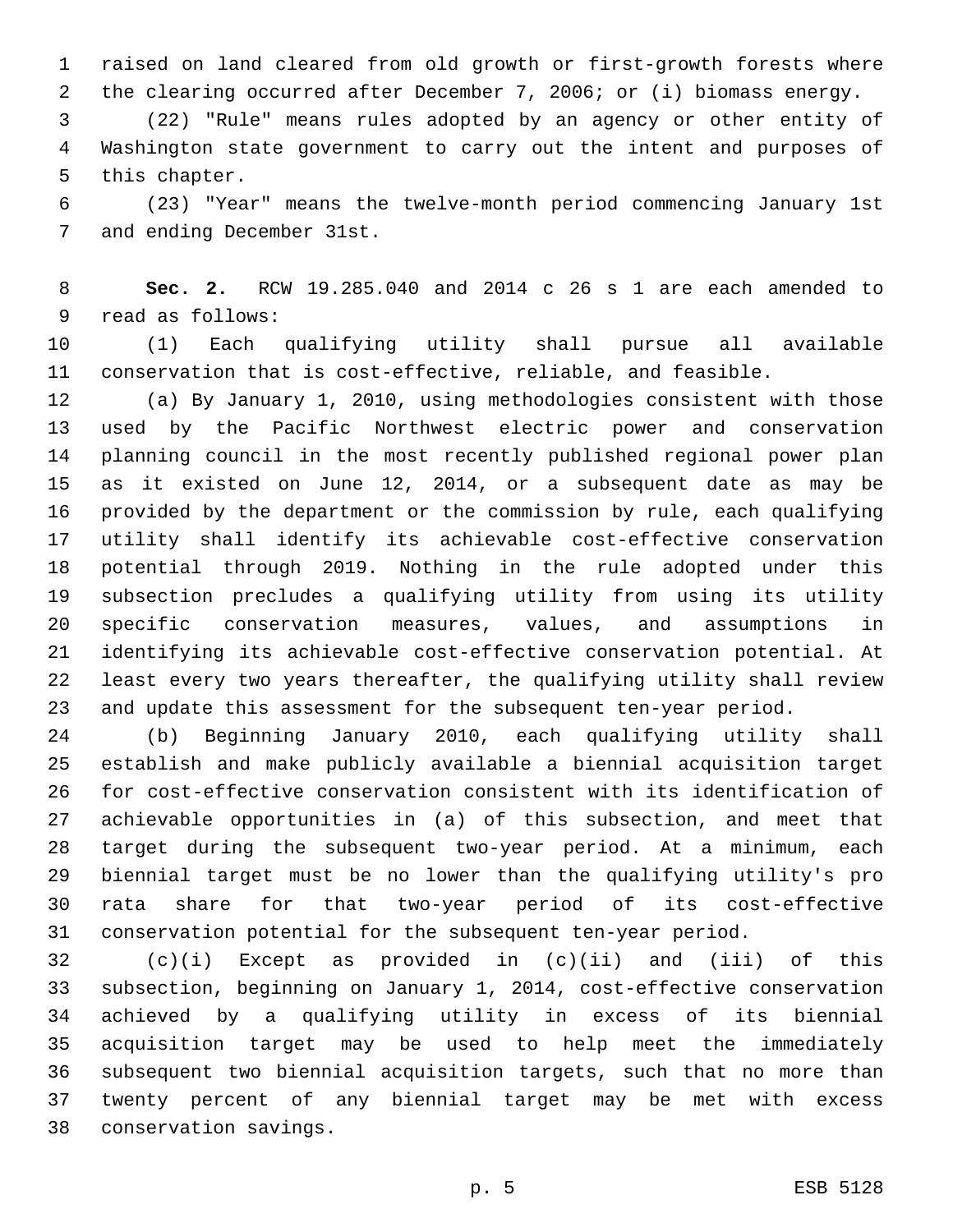(ii) Beginning January 1, 2014, a qualifying utility may use single large facility conservation savings in excess of its biennial target to meet up to an additional five percent of the immediately subsequent two biennial acquisition targets, such that no more than twenty-five percent of any biennial target may be met with excess conservation savings allowed under all of the provisions of this 7 section combined. For the purposes of this subsection  $(1)(c)(ii)$ , "single large facility conservation savings" means cost-effective conservation savings achieved in a single biennial period at the premises of a single customer of a qualifying utility whose annual electricity consumption prior to the conservation savings exceeded 12 five average megawatts.

 (iii) Beginning January 1, 2012, and until December 31, 2017, a qualifying utility with an industrial facility located in a county with a population between ninety-five thousand and one hundred fifteen thousand that is directly interconnected with electricity facilities that are capable of carrying electricity at transmission 18 voltage( $(\frac{1}{r})$ ) may use cost-effective conservation from that industrial facility in excess of its biennial acquisition target to help meet the immediately subsequent two biennial acquisition targets, such that no more than twenty-five percent of any biennial target may be met with excess conservation savings allowed under all of the 23 provisions of this section combined.

 (d) In meeting its conservation targets, a qualifying utility may count high-efficiency cogeneration owned and used by a retail electric customer to meet its own needs. High-efficiency cogeneration is the sequential production of electricity and useful thermal energy from a common fuel source, where, under normal operating conditions, the facility has a useful thermal energy output of no less than thirty-three percent of the total energy output. The reduction in load due to high-efficiency cogeneration shall be: (i) Calculated as the ratio of the fuel chargeable to power heat rate of the cogeneration facility compared to the heat rate on a new and clean basis of a best-commercially available technology combined-cycle natural gas-fired combustion turbine; and (ii) counted towards meeting the biennial conservation target in the same manner as other 37 conservation savings.

 (e) The commission may determine if a conservation program implemented by an investor-owned utility is cost-effective based on 40 the commission's policies and practice.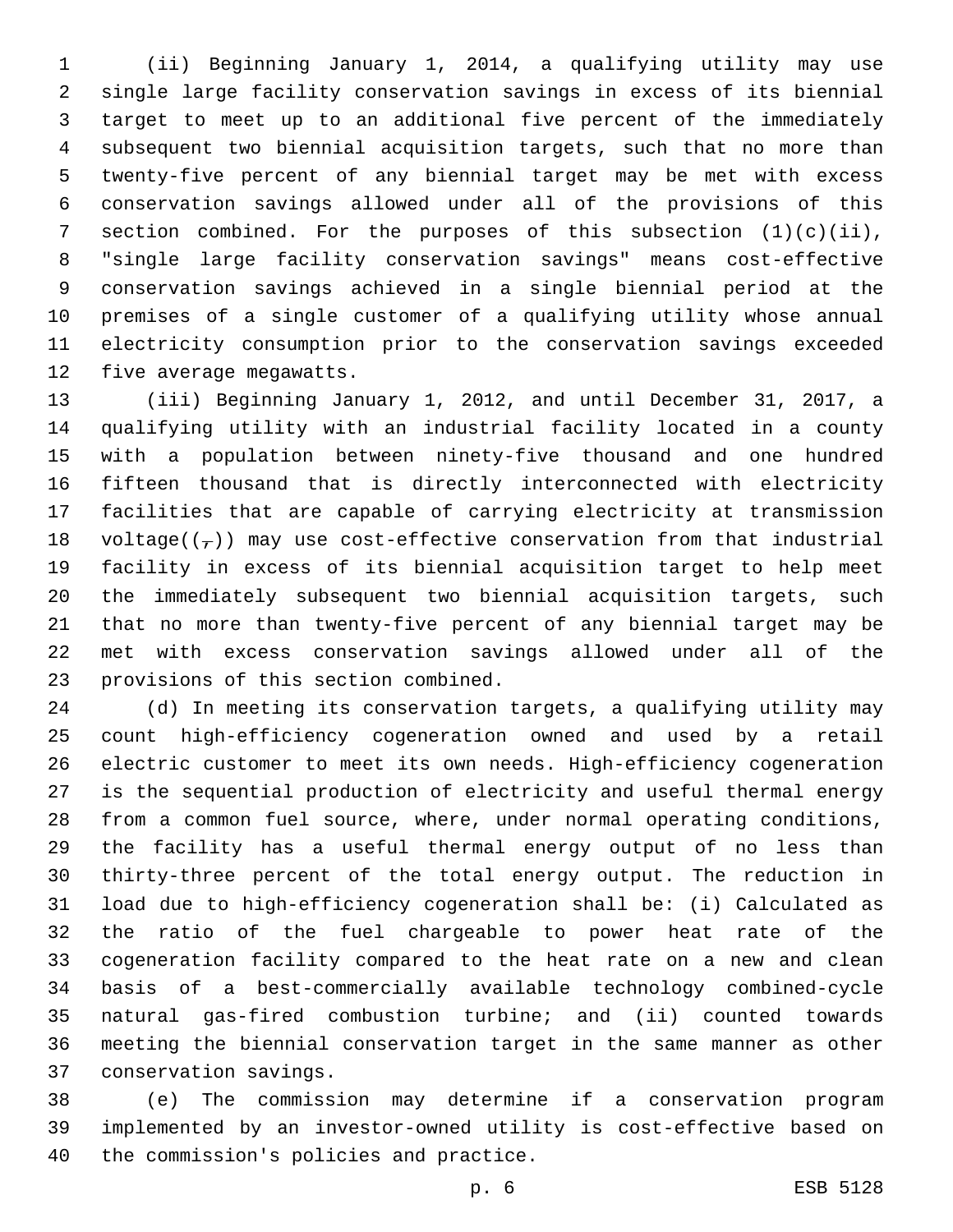(f) The commission may rely on its standard practice for review and approval of investor-owned utility conservation targets.

 (2)(a) Except as provided in (j) of this subsection, each qualifying utility shall use eligible renewable resources or acquire equivalent renewable energy credits, or any combination of them, to 6 meet the following annual targets:

 (i) At least three percent of its load by January 1, 2012, and 8 each year thereafter through December 31, 2015;

 (ii) At least nine percent of its load by January 1, 2016, and each year thereafter through December 31, 2019; and

 (iii) At least fifteen percent of its load by January 1, 2020, 12 and each year thereafter.

 (b) A qualifying utility may count distributed generation at double the facility's electrical output if the utility: (i) Owns or has contracted for the distributed generation and the associated renewable energy credits; or (ii) has contracted to purchase the 17 associated renewable energy credits.

 (c) In meeting the annual targets in (a) of this subsection, a qualifying utility shall calculate its annual load based on the average of the utility's load for the previous two years.

 (d) A qualifying utility shall be considered in compliance with an annual target in (a) of this subsection if: (i) The utility's weather-adjusted load for the previous three years on average did not increase over that time period; (ii) after December 7, 2006, the utility did not commence or renew ownership or incremental purchases of electricity from resources other than coal transition power or renewable resources other than on a daily spot price basis and the electricity is not offset by equivalent renewable energy credits; and (iii) the utility invested at least one percent of its total annual retail revenue requirement that year on eligible renewable resources, renewable energy credits, or a combination of both.

 (e) The requirements of this section may be met for any given year with renewable energy credits produced during that year, the preceding year, or the subsequent year. Each renewable energy credit may be used only once to meet the requirements of this section.

 (f) In complying with the targets established in (a) of this 37 subsection, a qualifying utility may not count:

 (i) Eligible renewable resources or distributed generation where the associated renewable energy credits are owned by a separate 40 entity; or

p. 7 ESB 5128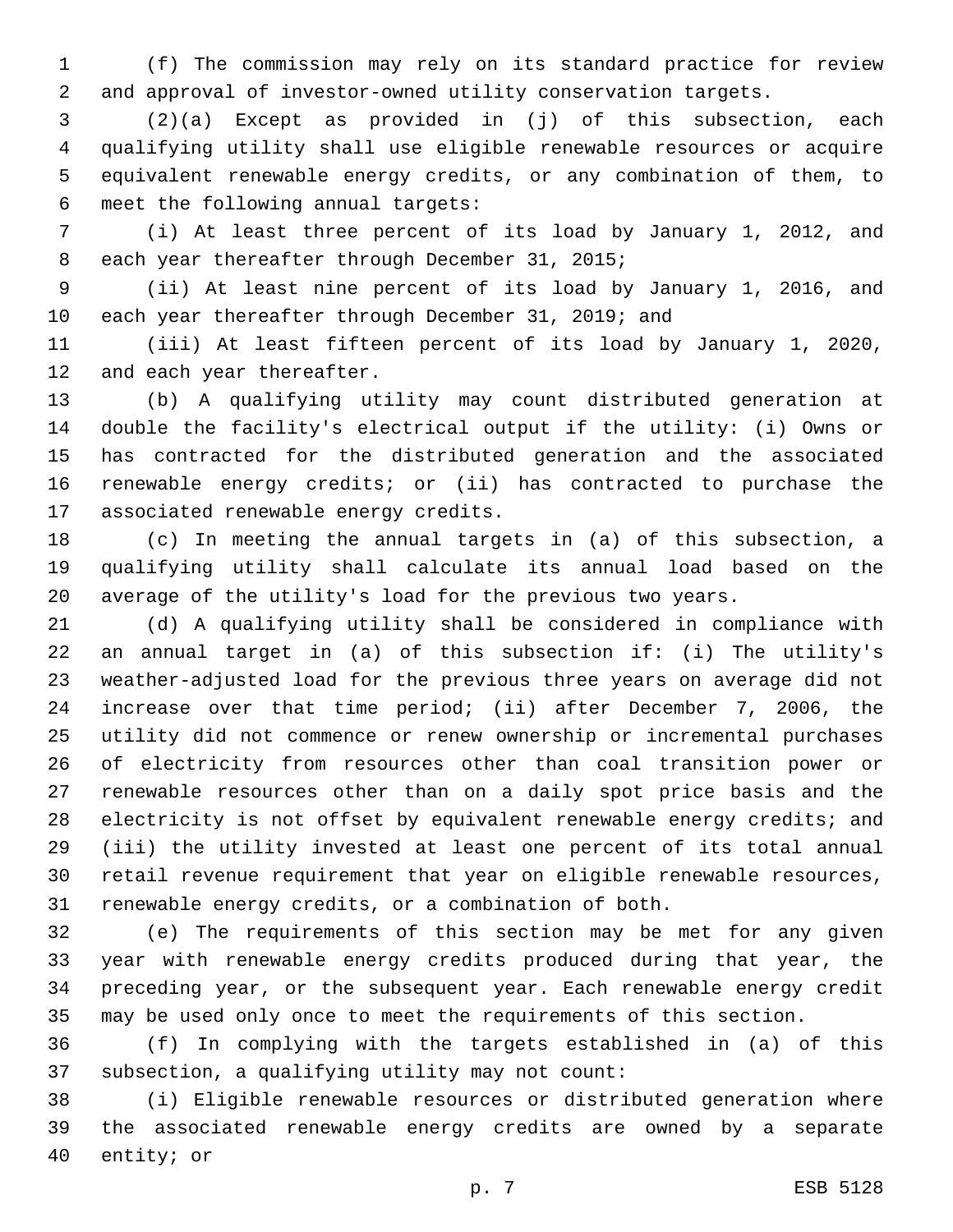(ii) Eligible renewable resources or renewable energy credits obtained for and used in an optional pricing program such as the program established in RCW 19.29A.090.3

 (g) Where fossil and combustible renewable resources are cofired in one generating unit located in the Pacific Northwest where the cofiring commenced after March 31, 1999, the unit shall be considered to produce eligible renewable resources in direct proportion to the percentage of the total heat value represented by the heat value of 9 the renewable resources.

 (h)(i) A qualifying utility that acquires an eligible renewable resource or renewable energy credit may count that acquisition at one 12 and two-tenths times its base value:

 (A) Where the eligible renewable resource comes from a facility that commenced operation after December 31, 2005; and

 (B) Where the developer of the facility used apprenticeship programs approved by the council during facility construction.

 (ii) The council shall establish minimum levels of labor hours to be met through apprenticeship programs to qualify for this extra 19 credit.

 (i) A qualifying utility shall be considered in compliance with an annual target in (a) of this subsection if events beyond the reasonable control of the utility that could not have been reasonably anticipated or ameliorated prevented it from meeting the renewable energy target. Such events include weather-related damage, mechanical failure, strikes, lockouts, and actions of a governmental authority that adversely affect the generation, transmission, or distribution of an eligible renewable resource under contract to a qualifying 28 utility.

 (j)(i) Beginning January 1, 2016, only a qualifying utility that owns or is directly interconnected to a qualified biomass energy facility may use qualified biomass energy to meet its compliance 32 obligation under this subsection.

 (ii) A qualifying utility may no longer use electricity and associated renewable energy credits from a qualified biomass energy facility if the associated industrial pulping or wood manufacturing facility ceases operation other than for purposes of maintenance or 37 upgrade.

 (k) An industrial facility that hosts a qualified biomass energy facility may only transfer or sell renewable energy credits associated with qualified biomass energy generated at its facility to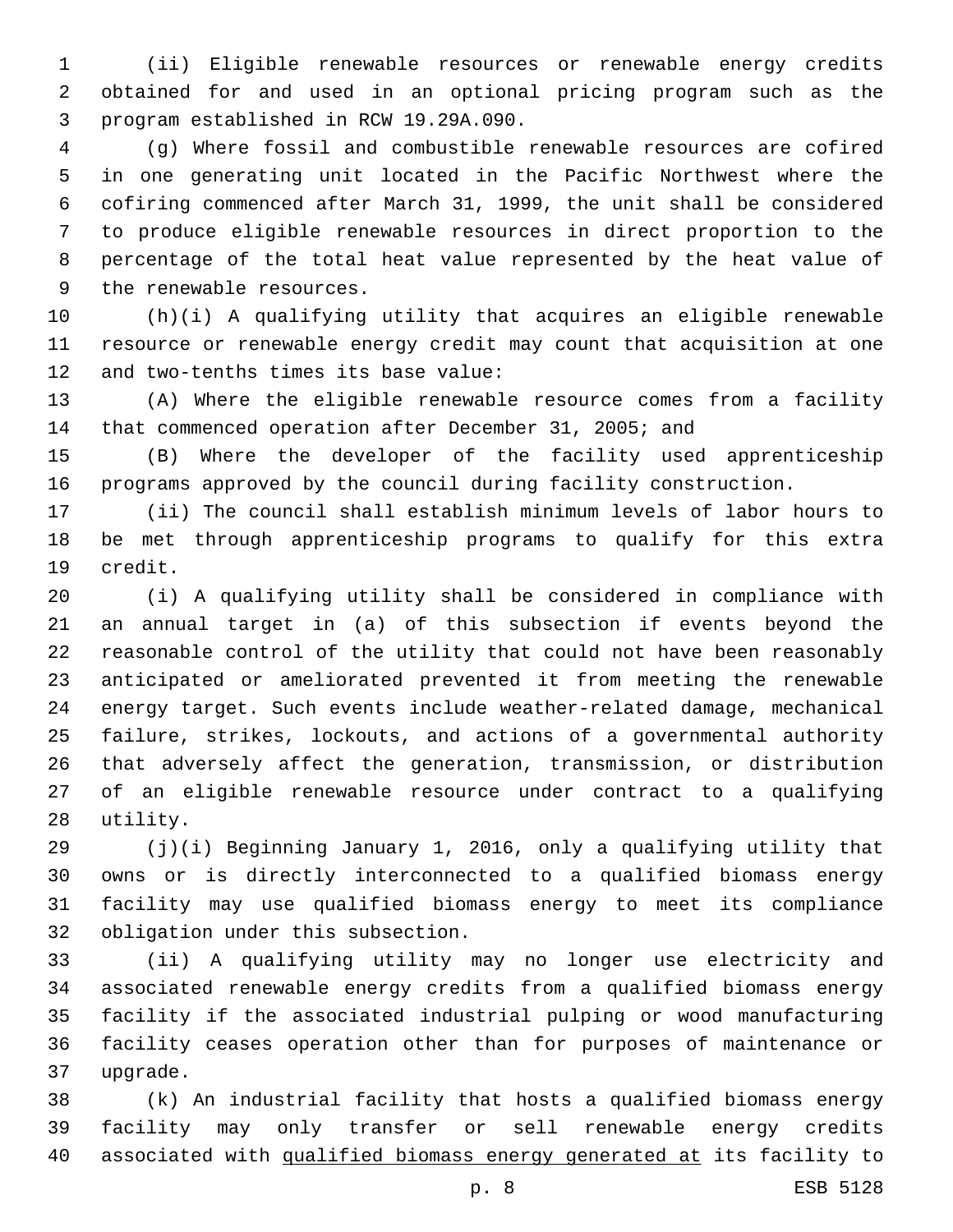the qualifying utility with which it is directly interconnected with facilities owned by such a qualifying utility and that are capable of carrying electricity at transmission voltage. The qualifying utility may only use an amount of renewable energy credits associated with qualified biomass energy that are equivalent to the proportionate amount of its annual targets under (a)(ii) and (iii) of this subsection that was created by the load of the industrial facility. A qualifying utility that owns a qualified biomass energy facility may not transfer or sell renewable energy credits associated with qualified biomass energy to another person, entity, or qualifying 11 utility.

 (3) Utilities that become qualifying utilities after December 31, 2006, shall meet the requirements in this section on a time frame comparable in length to that provided for qualifying utilities as of 15 December 7, 2006.

 **Sec. 3.** RCW 19.285.080 and 2007 c 1 s 8 are each amended to read 17 as follows:

 (1) The commission may adopt rules to ensure the proper implementation and enforcement of this chapter as it applies to 20 investor-owned utilities.

 (2) The department shall adopt rules concerning only process, timelines, and documentation to ensure the proper implementation of this chapter as it applies to qualifying utilities that are not investor-owned utilities. Those rules include, but are not limited to, rules associated with a qualifying utility's development of conservation targets under RCW 19.285.040(1); a qualifying utility's decision to pursue alternative compliance in RCW 19.285.040(2) (d) or 28 (i) or  $19.285.050(1)$ ; ((and)) the format and content of reports 29 required in RCW 19.285.070; and the development of a methodology for calculating baseline levels of generation under RCW 19.285.030(12)(f). Nothing in this subsection may be construed to restrict the rate-making authority of the commission or a qualifying 33 utility as otherwise provided by law.

 (3) The commission and department may coordinate in developing rules related to process, timelines, and documentation that are 36 necessary for implementation of this chapter.

 (4) Pursuant to the administrative procedure act, chapter 34.05 RCW, rules needed for the implementation of this chapter must be